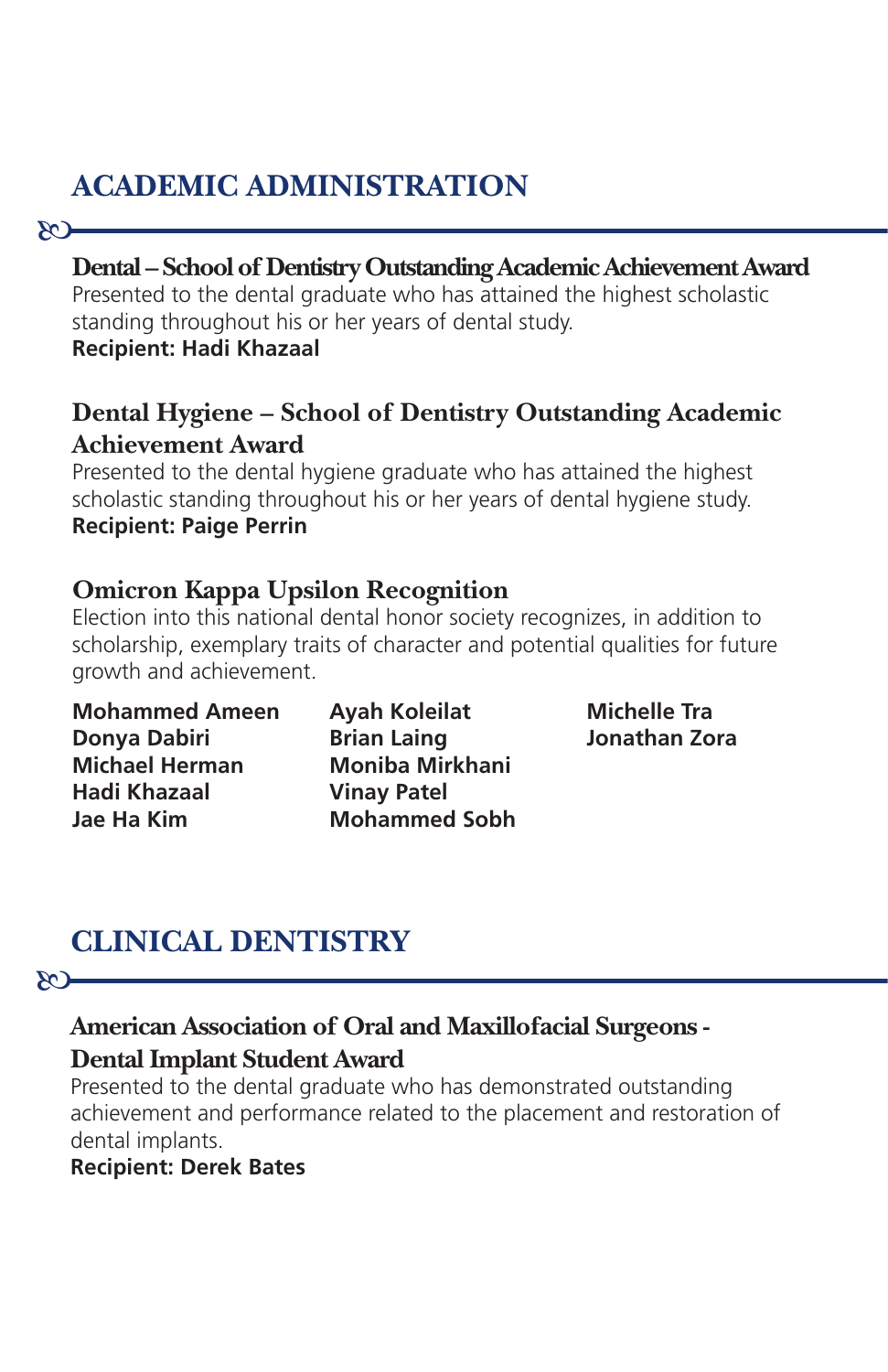# **American Association of Oral and Maxillofacial Surgeons - Dental Student Award**

Presented to the dental graduate who has excelled in oral surgery studies and has demonstrated interest and superior skills in managing oral surgery patients. **Recipient: Hadi Khazaal**

# **Academy of General Dentistry Award**

Presented to the dental graduate who has shown great interest, knowledge and proficiency in general dentistry during the senior year.

### **Recipient: Jessica Singleton**

## **Academy of Operative Dentistry Award**

Presented to the dental graduate who exemplifies outstanding achievement in operative dentistry.

**Recipient: Pu-Yu Su**

## **Academy of Osseointegration Outstanding Student in Implant Dentistry Award**

Presented to the dental graduate who has demonstrated excellence in implantology.

**Recipient: Tasha Brady**

## **American Academy of Esthetic Dentistry Award**

Presented to the dental graduate who has demonstrated the greatest clinical proficiency and interest in esthetic dentistry.

## **Recipient: Austin Stebbins**

# **American Academy of Oral and Maxillofacial Radiology**

### **Achievement Award**

Presented to the dental graduate who has excelled in oral and maxillofacial radiology.

### **Recipient: Michael Herman**

## **The American Academy of Orofacial Pain Outstanding Senior Award**

Presented to the dental graduate who has demonstrated excellence in TMD. **Recipient: Brian Laing**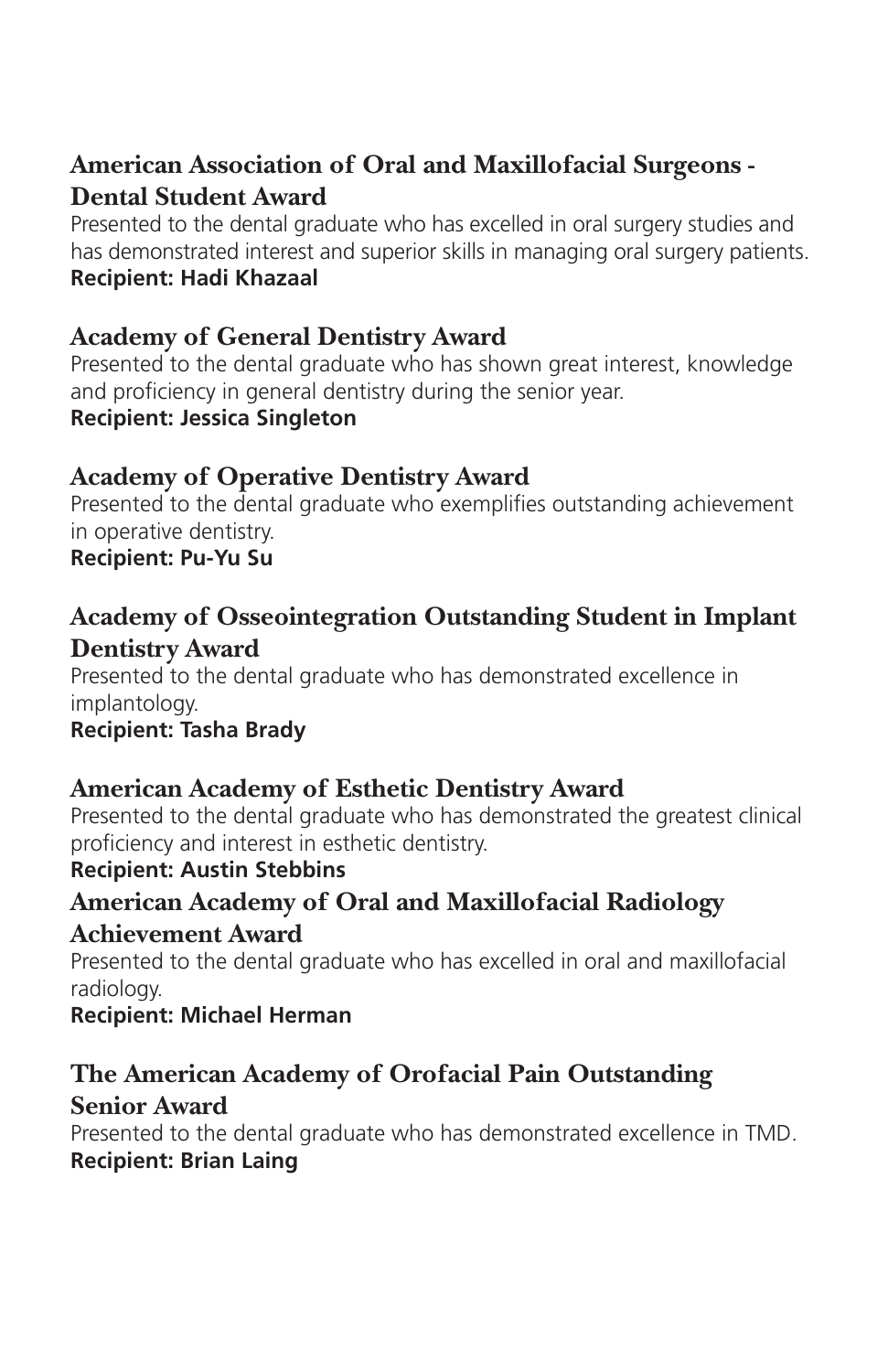# **American Academy of Periodontology Dental Student Achievement Award**

Presented to the dental graduate who has displayed exceptional didactic and clinical interest in periodontology and who has excelled in the technical aspects of surgical and non-surgical periodontology.

#### **Recipient: Dalia Hasso**

## **American Association of Endodontics Award**

Presented to the dental graduate who has demonstrated outstanding interest and exceptional ability in endodontics.

**Recipient: Janine Matos**

## **American Association of Orthodontists Award**

Presented to the dental graduate who has demonstrated exceptional interest in the development of the oral-facial complex.

#### **Recipient: Malaka Saleh**

# **American College of Prosthodontics Undergraduate Achievement Award**

Presented to the dental graduate who has demonstrated excellence in fixed and removable prosthodontics.

### **Recipient: Omar Zaki**

## **American Dental Society of Anesthesiology Horace Wells Senior Award**

Presented to the dental graduate who has shown exceptional proficiency in anesthesia in dentistry.

**Recipient: Ayah Koleilat**

# **DENTSPLY International Merit Award in Removable**

### **Prosthodontics**

Presented to the dental graduate who has completed the undergraduate program in complete denture prostheses with dental leadership distinction. **Recipient: Tyesha Martin**

## **Detroit Academy of Oral and Maxillofacial Senior Oral Surgery Award**

Presented to the dental graduate who has demonstrated excellence in didactic and clinical oral and maxillofacial surgery.

## **Recipient: Brian Laing**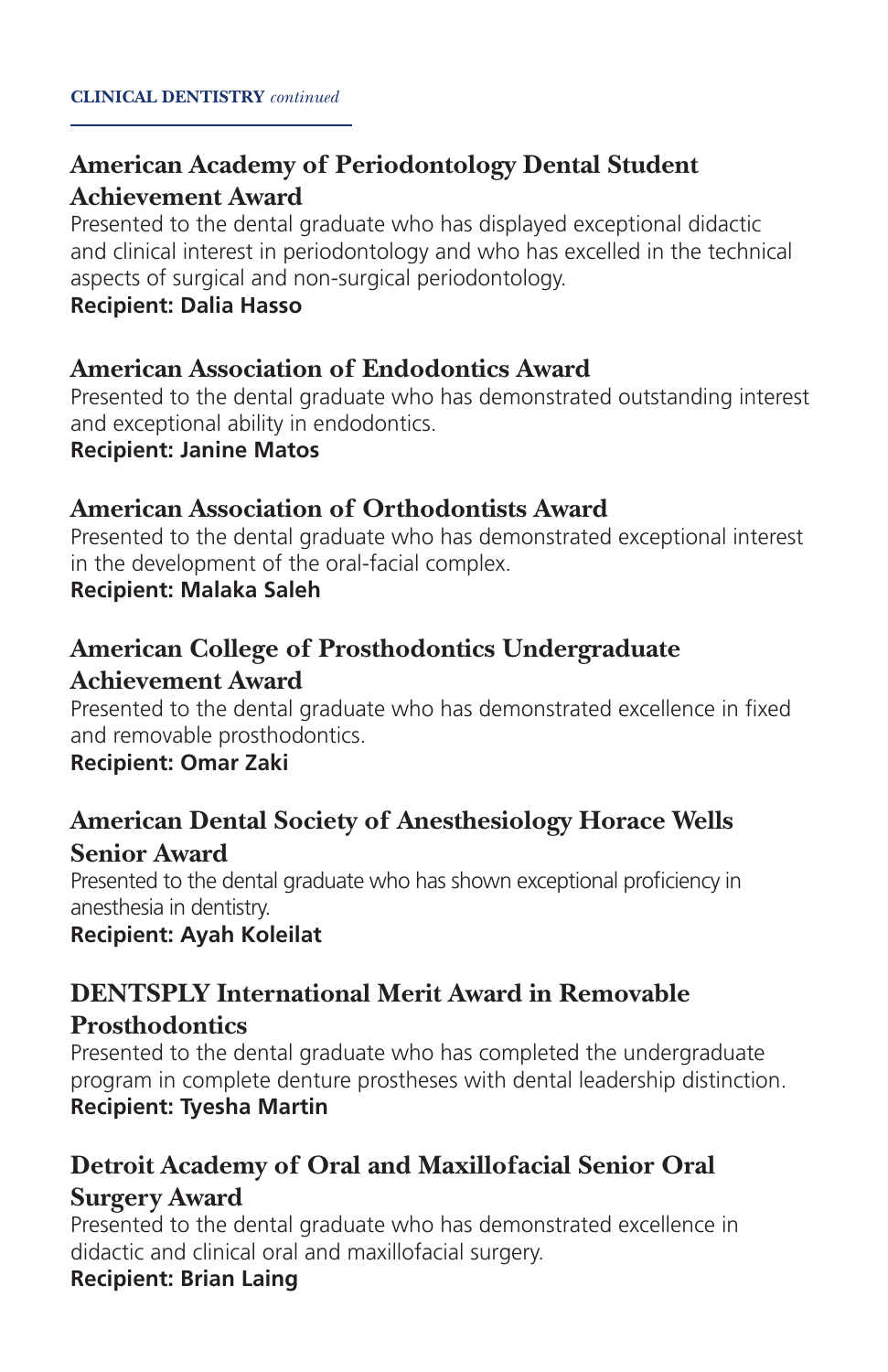# **Hu-Friedy Golden Carver Award**

Presented to the dental graduate who has demonstrated exceptional proficiency in restorative dentistry.

## **Recipient: Nicholas Morse**

## **International Congress of Oral Implantology Pre-Doctoral Achievement Award**

Presented to the dental graduate who has shown outstanding growth and development in implantology.

**Recipient: Bhawandeep Saroya**

# **Quintessence Award for Clinical Achievement in Periodontics**

Presented to the dental graduate who has demonstrated excellence in periodontics.

### **Recipient: Jonathan Zora**

## **Quintessence Award for Clinical Achievement in Restorative Dentistry**

Presented to the dental graduate who has demonstrated excellence in restorative dentistry.

**Recipient: Scott Walburger**

# **Russell W. Bunting Periodontal Society Award**

Presented to the dental graduate who has demonstrated didactic and clinical proficiency, as well as an outstanding interest and achievement in periodontics. **Recipient: Brian Laing**

# **Whip Mix Hanau Best of the Best Prosthodontic Award**

Presented to the dental graduate who has demonstrated excellence in prosthodontics.

### **Recipient: Mohammed Sobh**

# **F. B. Vedder Society Award Nominees**

Presented to the dental graduates who have demonstrated proficiency in fixed partial dentures. The award recipient was chosen based upon excellent work in crown and bridge.

**Evan Castile Jongwoo Park Jessica Singleton \*\*awardee** **Mohammed Sobh Austin Stebbins**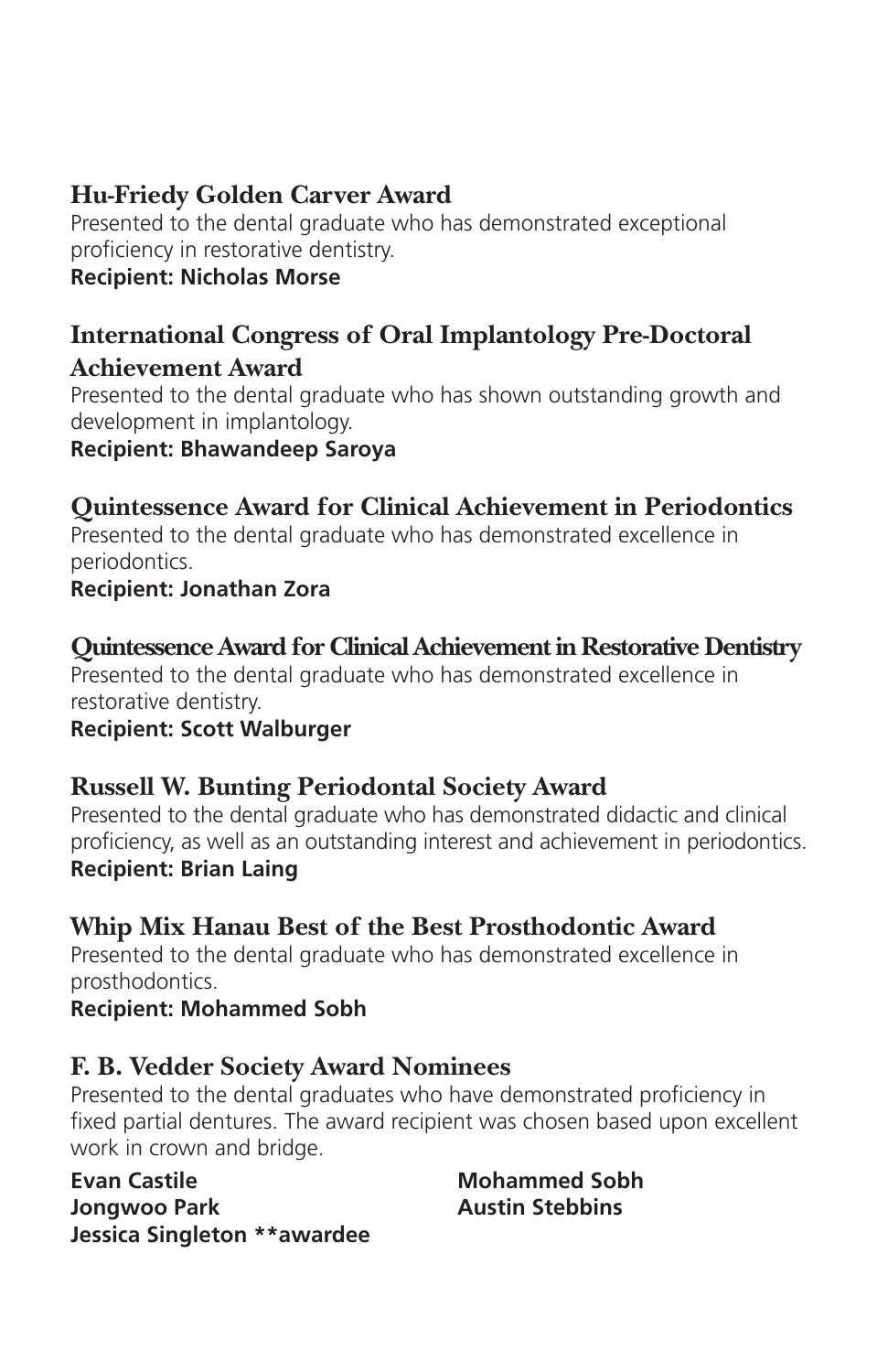# **DENTAL HYGIENE**

 $\infty$ 

# **American Association of Public Health Dentistry Achievement in Community Dentistry and Dental Public Health**

Presented to the dental hygiene graduate who has demonstrated special interest and achievement in community dentistry and dental public health. **Recipient: Danielle Waller**

# **Colgate Student Total Achievement Award**

Presented to the dental hygiene graduate who has demonstrated dedication to the dental hygiene profession, compassion in patient care, enthusiasm for community service and enjoyment of the profession.

## **Recipient: Weam Nahhas**

# **East Shore District Dental Hygienists' Society Award**

Presented to a dental hygiene graduate who has displayed outstanding leadership and dedication to organized dental hygiene. **Recipient: Sarah Weingartz**

## **Hu-Friedy Golden Scaler Award**

Presented to the dental hygiene graduate who has demonstrated outstanding clinical skills.

## **Recipient: Jessica Dedvukaj**

# **Loa Petri Clinical Dental Hygiene Award**

Presented to the dental hygiene graduate who has demonstrated the utmost respect, compassion and empathy for patients. This award in honor of the late Loa Petri, a beloved former dental hygiene faculty member. **Recipient: Chelsea Noah**

# **School of Dentistry Dental Hygiene Periodontology Achievement Award**

Presented to the dental hygiene graduate who has demonstrated exceptional didactic and clinical practices in periodontology.

## **Recipient: Paige Perrin**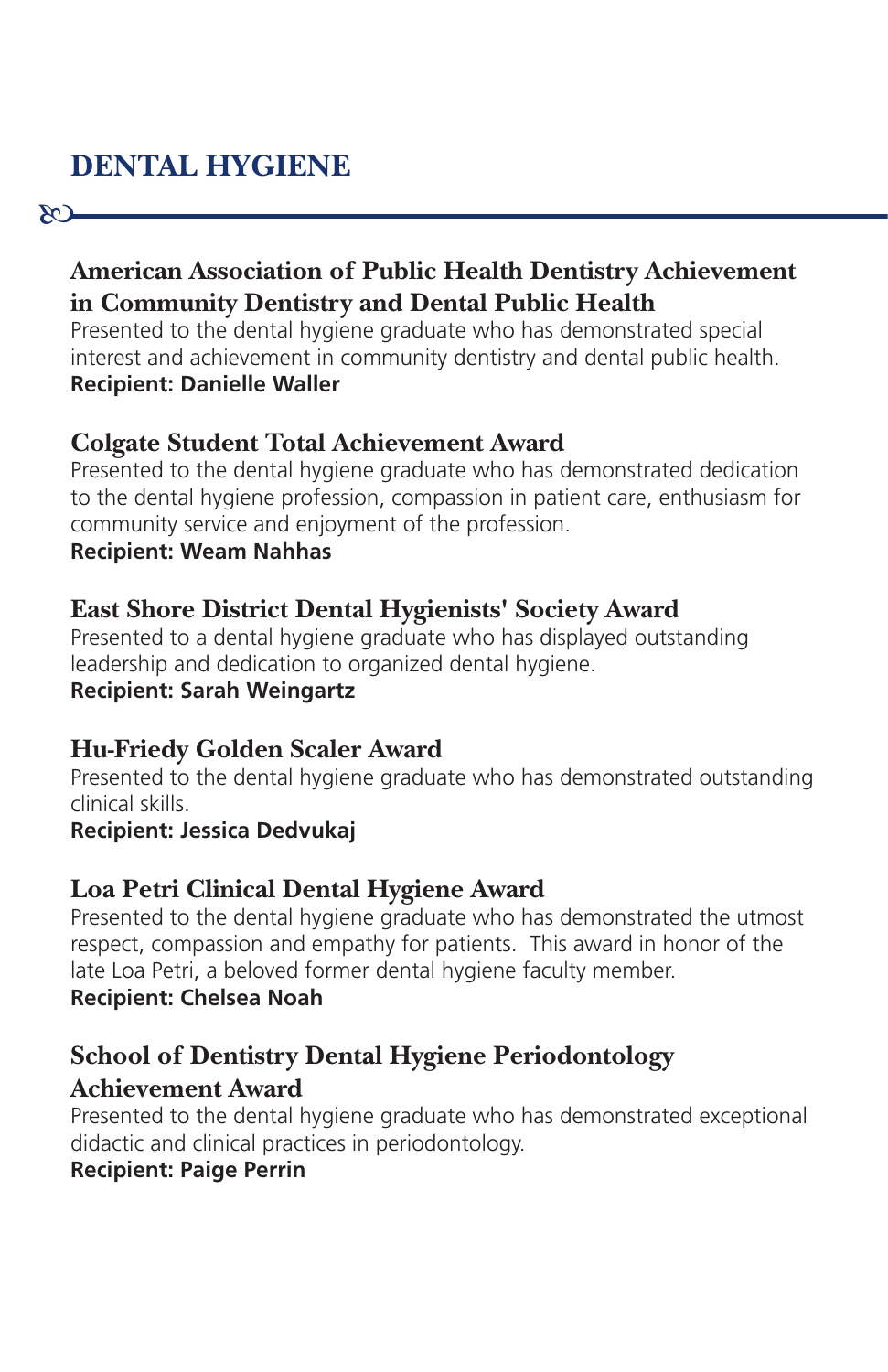# **Sigma Phi Alpha Dental Hygiene Honor Society**

Inductees of this dental hygiene honor society demonstrate scholastic standing character, and potential for continued growth within the profession. **Recipients: Weam Nahhas, Olivia Mittard**

# **University of Detroit Mercy Dental Hygiene Alumni Award**

Presented to the dental hygiene graduate who has demonstrated excellence in comprehensive patient care.

#### **Recipient: Fatme Abou-Arabi**

# **LEADERSHIP AND SERVICE**

**Academy of Dentistry International Student Servant Leadership Award** Presented to the dental graduate who has demonstrated meritorious servant leadership and volunteerism; whose lifestyle reflects community, national, or international giving of oneself in the field of dentistry. **Recipient: Ayah Koleilat**

ન્જર

# **American Association of Public Health Dentistry Achievement in Community Dentistry and Dental Public Health (Sponsored by the Dental Trade Alliance Foundation)**

Presented to the dental graduate who has demonstrated special interest and achievement in community dentistry and dental public health.

# **Recipient: Chelsea Covington**

# **Brian D. Stone Memorial Award**

Presented to the dental graduate who has exemplified the spirit of volunteerism and care for patients with special needs, as well as demonstrated determination to provide charitable care throughout his or her dental career.

### **Recipient: Joslynn Bauer**

# **Delta Dental Foundation Community Commitment Award**

Presented to the dental graduate who has demonstrated commitment to community service and underserved populations.

### **Recipient: Nicole Christy**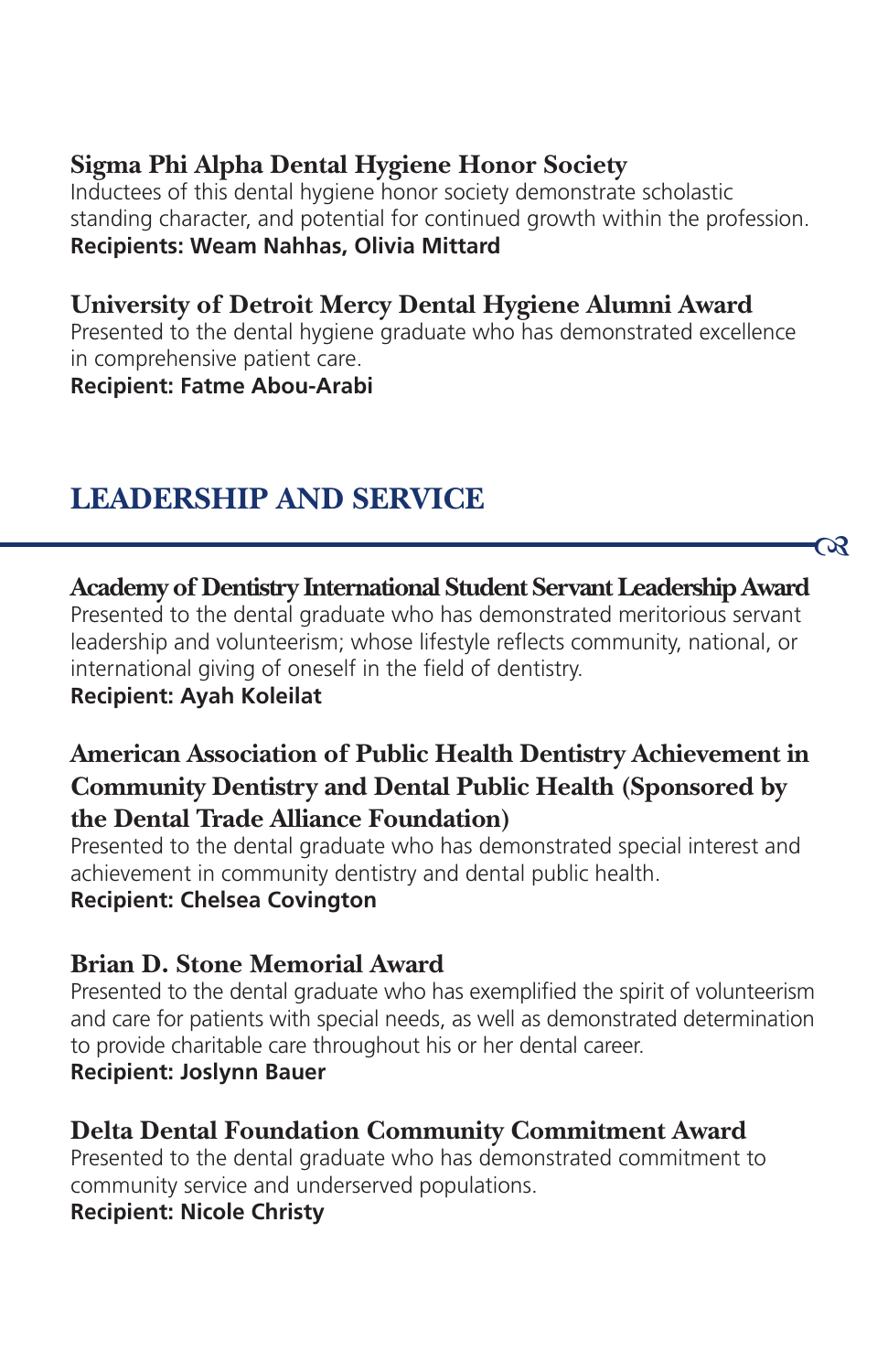## **Delta Dental Foundation Student Leadership Award**

Presented to the dental graduate who has demonstrated leadership skills, a commitment to public service and outstanding service in dentistry. **Recipient: Nicole Christy**

## **School of Dentistry - Community Service Award**

Presented to a dental graduate who has demonstrated outstanding service to the community, dedication to Detroit Mercy community partnerships, and exemplification of the Detroit Mercy mission to serve others. **Recipient: Ayah Koleilat**

## **International College of Dentists Student Leadership Award**

Presented to the dental graduate who has demonstrated outstanding leadership and has great potential for continued future leadership. **Recipient: Michelle Tra**

### **Pierre Fauchard Academy Senior Student Award**

Presented to the dental graduate who has demonstrated leadership, dedication to the advancement of dental literature, and excelled academically and clinically. **Recipient: Scott Walburger**

### **School of Dentistry - Leadership Recognition**

Graduates recognized for their service in the following leadership positions:

#### **Dental Hygiene Class of 2019 Representatives**

Cassidy Plough Sarah Weingartz

#### **Dental Class of 2019 Officers**

President: Michelle Tra Vice President: Patrick Anghel Secretary: Nicole Christy Treasurer: Janine Matos

Class Representatives: Kristin Sigurjonsson Bryan Tran

#### **Student Government Class of 2019 Officers**

President: Janine Matos Dental Hygiene Representative: Sally Al-Hajaj

#### **Class of 2019 Student Admissions Ambassadors**

Nicole Christy Chelsea Covington Nicholas Morse Keyanni Shaw

David Singleton Jessica Singleton Adrienne Wong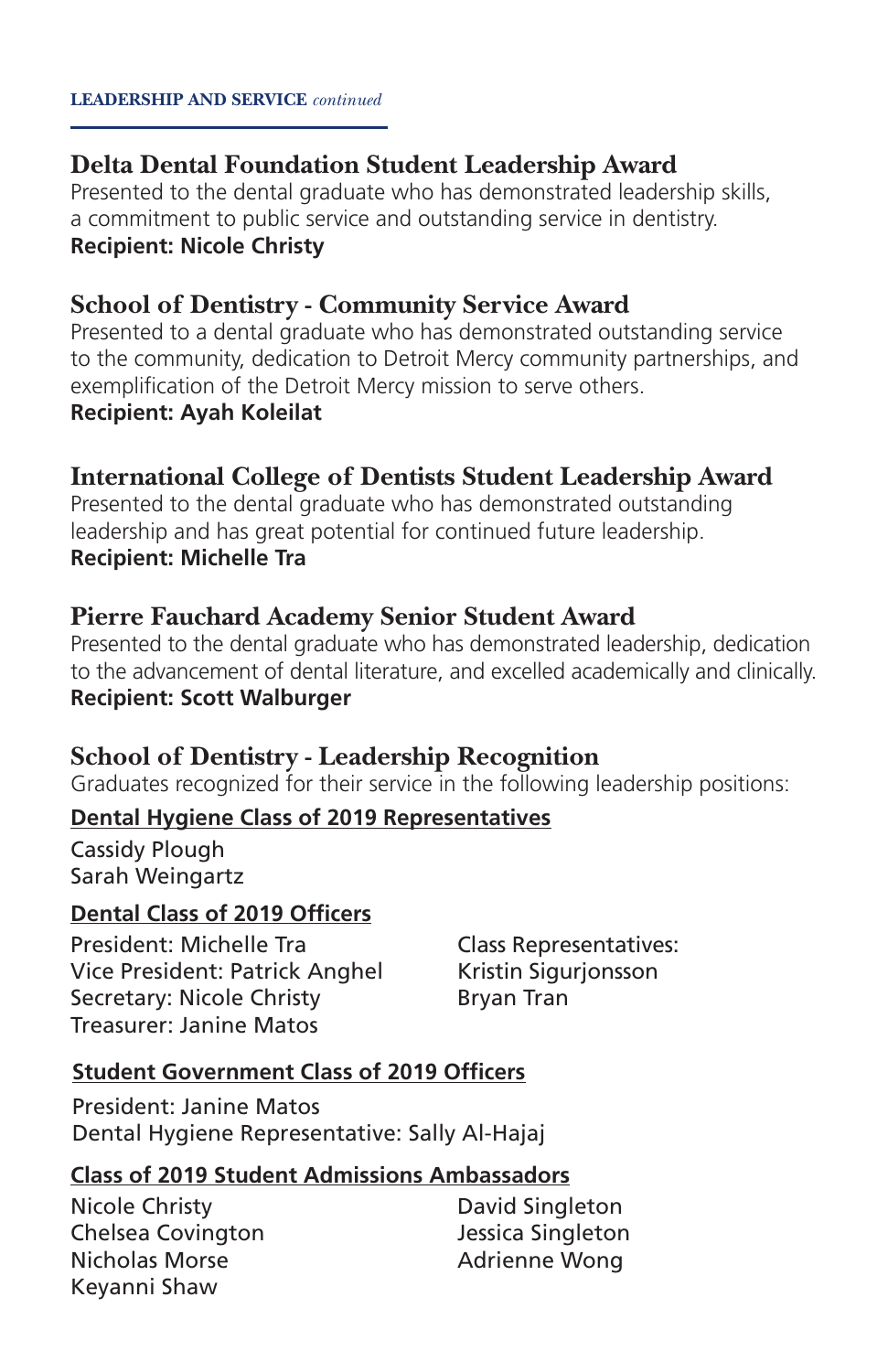## **American Academy of Pediatric Dentistry Predoctoral Student Award**

Presented to the dental graduate who has demonstrated an outstanding commitment to improving oral health of children in our community, as evidenced by exceptional involvement in community-based preventionoriented activities related to pediatric dentistry.

### **Recipient: Ayah Koleilat**

# **School of Dentistry Pediatric Dentistry Clinical Excellence Award**

Presented to a dental graduate who has demonstrated outstanding achievement in pediatric dentistry, specifically the ability to manage patients' behavior and oral disease.

## **Recipient: Donya Dabiri**

# **School of Dentistry Pediatric Award of Excellence**

Presented to dental graduate who has demonstrated outstanding achievement in pediatric dentistry, specifically the ability to manage pediatric patients and communicate with faculty and staff.

### **Recipient: Loran Jaddou**

**School of Dentistry Pediatric Award of Excellence Recognition** Demonstration of outstanding achievement in pediatric dentistry.

**Christina Fluegge Michael Herman**

**Nicole Hsieh Alexandra Palamaru** ೧೪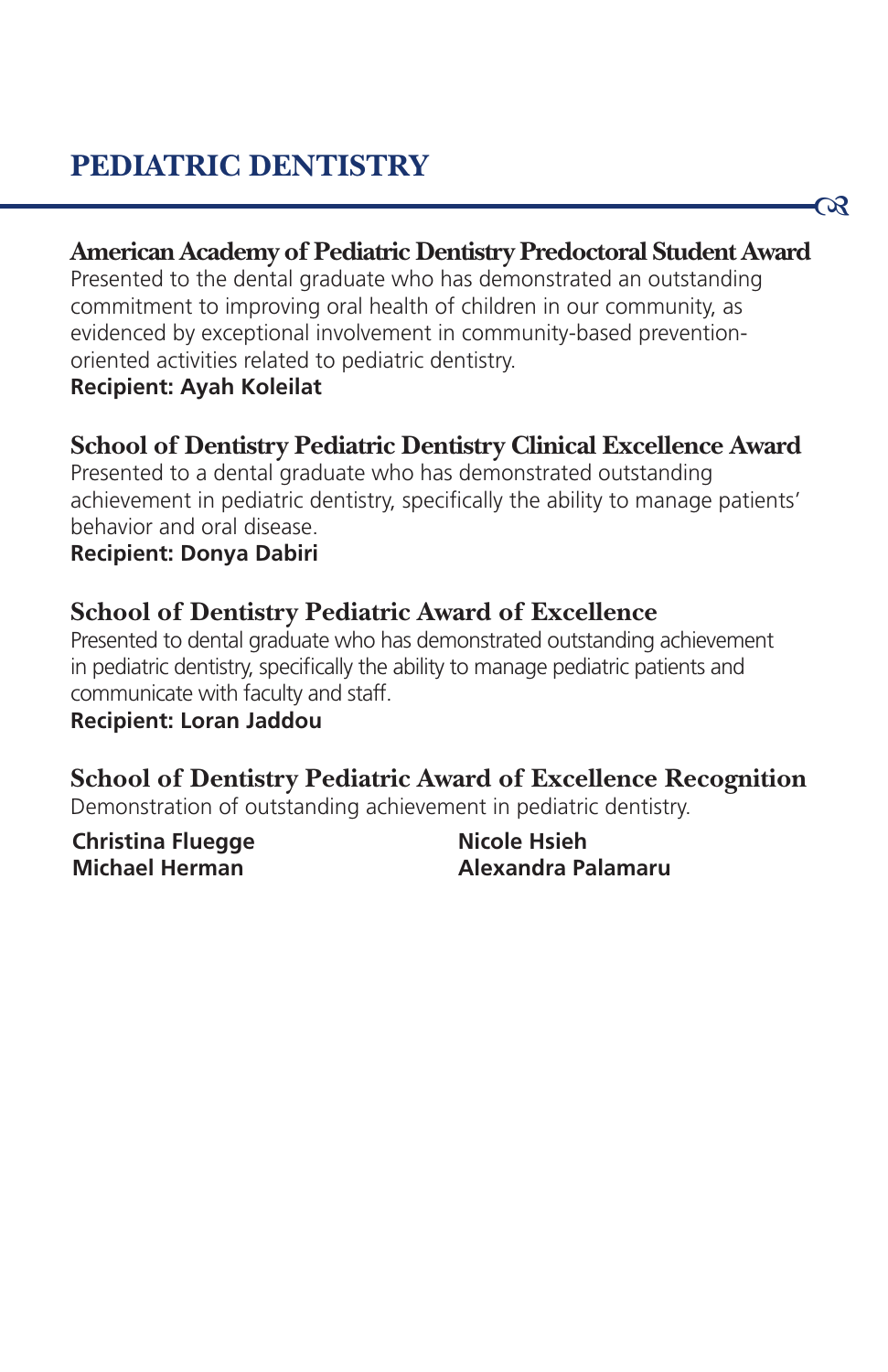# **RESEARCH & BIOMEDICAL SCIENCES**

## **American Academy of Oral and Maxillofacial Pathology Dental Student Award**

Presented to dental graduate who has demonstrated exemplary aptitude and achievement in oral & maxillofacial oral pathology.

#### **Recipient: Sepehr Jafarpour**

80

## **American Academy of Oral Medicine Award**

Presented to a dental graduate who is outstanding in oral medicine. **Recipient: Steven Baltjes**

## **School of Dentistry - Excellence in Research Award**

Presented to the dental graduate who has demonstrated excellence in research or scholarly activity.

## **Recipient: Michelle Szewczyk**

### **Quintessence Award for Research Achievement**

Presented to the dental graduate who has made significant contributions to dental research.

#### **Recipient: Moniba Mirkhani**

# **School of Dentistry Research Academic Leadership Recognition**

Recognition of graduates for their participation in the academic leadership program, "Explorations in Dentistry."

| Ameena Abudalou    | Loran Jaddou           |
|--------------------|------------------------|
| Cam Ha             | <b>Teny Matavoosi</b>  |
| <b>Dalia Hasso</b> | <b>Janine Matos</b>    |
| Ranya Hasso        | <b>Moniba Mirkhani</b> |

**Alexandra Palamaru Adrienne Wong**

### **School of Dentistry - Biomedical Sciences Award**

Presented to dental graduate who has excelled academically in biomedical science courses and has demonstrated an ability to apply scientific principles in dental medicine.

**Recipient: Jae Ha Kim**